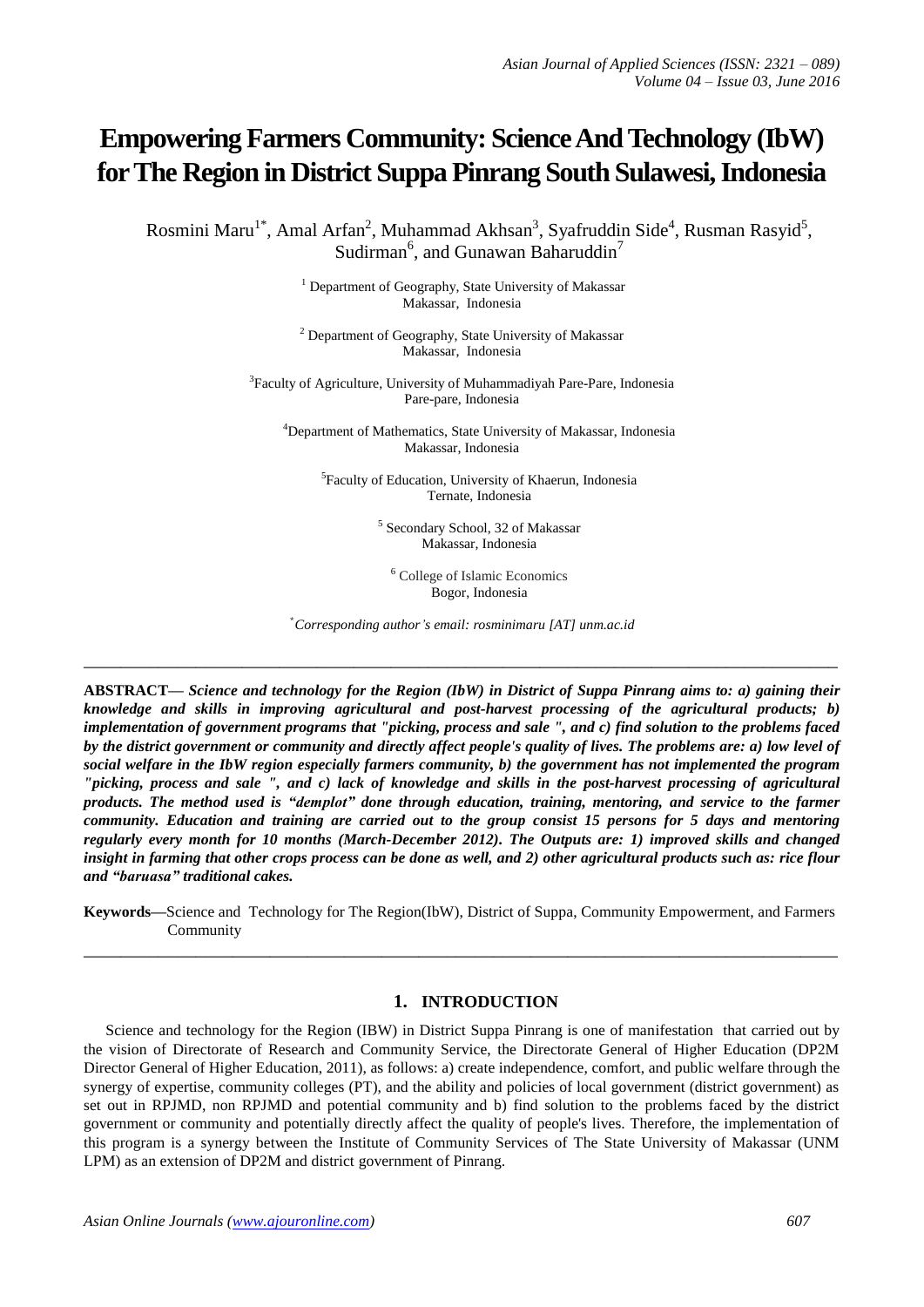IbW target are able to make the local government program and non-year plan based RPJMD to be successful and empower potential areas. Some of the Medium Term of Pinrang Plan Development year 2009-2014, which became the priority are: to increase the effectiveness of poverty reduction plan through poverty movement program include: marketing and trading agricultural products, construction management and marketing of the post-harvest agricultural products, and fostering partnerships in businesses owned by farmers, namely: 1) Agribusiness Revolution, Agro-Industry and Cultural Living program include: developing agribusiness process and products marketing, development and marketing of Forestry products, developing product manufacture industry either in small-scale or medium and large scales, and 2) improving marketing ability in agricultural production include: information management in market demand for agricultural community production.

Referring to RPJMD, the local government agreed with the LPM UNM to chose Pinrang District Suppa as the location for the implementation of Pinrang IbW program, located approximately 185 km from the provincial capital of South Sulawesi.

The District Suppa was chosen supported by several factors, including: 1) the region is one of the areas with population remain below the poverty line (Central Bureau of Statistics (BPS) Pinrang, 2010) and 2) District Suppa has a variety of resources with huge potential to be developed as agricultural, plantation and marine fisheries.

The potential of agricultural sector in District Suppa especially with crops commodity is very large so it can be relied upon as a stimulator of the local economy. The potential and the superiority supports Pinrang as one of the major production centers of rice cultivation in South Sulawesi. The harvest area for rice production in 2008 covered an area of 25,259 ha and production capability as much as 90,115 tons. In addition, they are also produced 4.003 tons of cocoa and 1,987 tons of coconut hybrids. Corn can be their potential commodity as well amounted to 3,718 tons with in area of 904 ha in 2008. All these are in reason processing of agricultural products particularly rice is one of aspect that was developed in the IbW program in District Suppa.

# **2. REGIONAL ISSUES**

Based on our analysis on the situation, it is known that the major income level of the population in the district is still below standard. Although surrounded with a variety of potential natural resources but not significantly affect income and improve quality of living standards for people in the region. Community in the region has less received counseling and training.

Based on this, the team partner with local government classified major issue priorities that can be solved together. Some of the main problems to be dealt with in IbW program for agriculture are: a) low level of social welfare especially the farming community, b) they don't implement the government "picking, process and sale" program yet, and c) lack of knowledge and skills in increased post-harvest processing of the agricultural products.

Science and technology for the Region (IbW) in District Suppa Pinrang aims to: a) gaining their knowledge and skills in improving agricultural and post-harvest processing of the agricultural products; b) implementation of government programs that " picking, process and sale ", and c) find solution to the problems faced by the district government or community and directly affect people's quality of lives

## **3. ACTIVITIES AND METHODS**

- a. Collecting data about: potential of natural resources, knowledge and community skills, business motivation and behavior. The used method is directly observation on-site.
- b. Collecting data: agricultural potential and the results on field observations method.
- c. Undertake action:
	- 1. Counseling and training to the target audiences to cultivate rice into rice flour.
	- 2. Counseling and training for mothers and drop-out young girls about traditional baking from rice flour.
- d. Mentoring, follow up the activities that carried out in the training, hence knowledge and skills applied to remain produce rice flour or baruasa cake.

# **4. IMPLEMENTATION OF ACTIVITIES**

Training activities and price flour production held for seven days, April 27<sup>th</sup> to May  $2^{nd}$ , 2012. This event was attended by 15 peoples consist of 2 men and 13 women. The main tool was a set of flour mill, while its main ingredient was rice. The method used was lecturing, discussion and demonstration. First to second day was equipment introduction and provision of theory, then on the third day until the seventh conducted demonstrations and practiced start from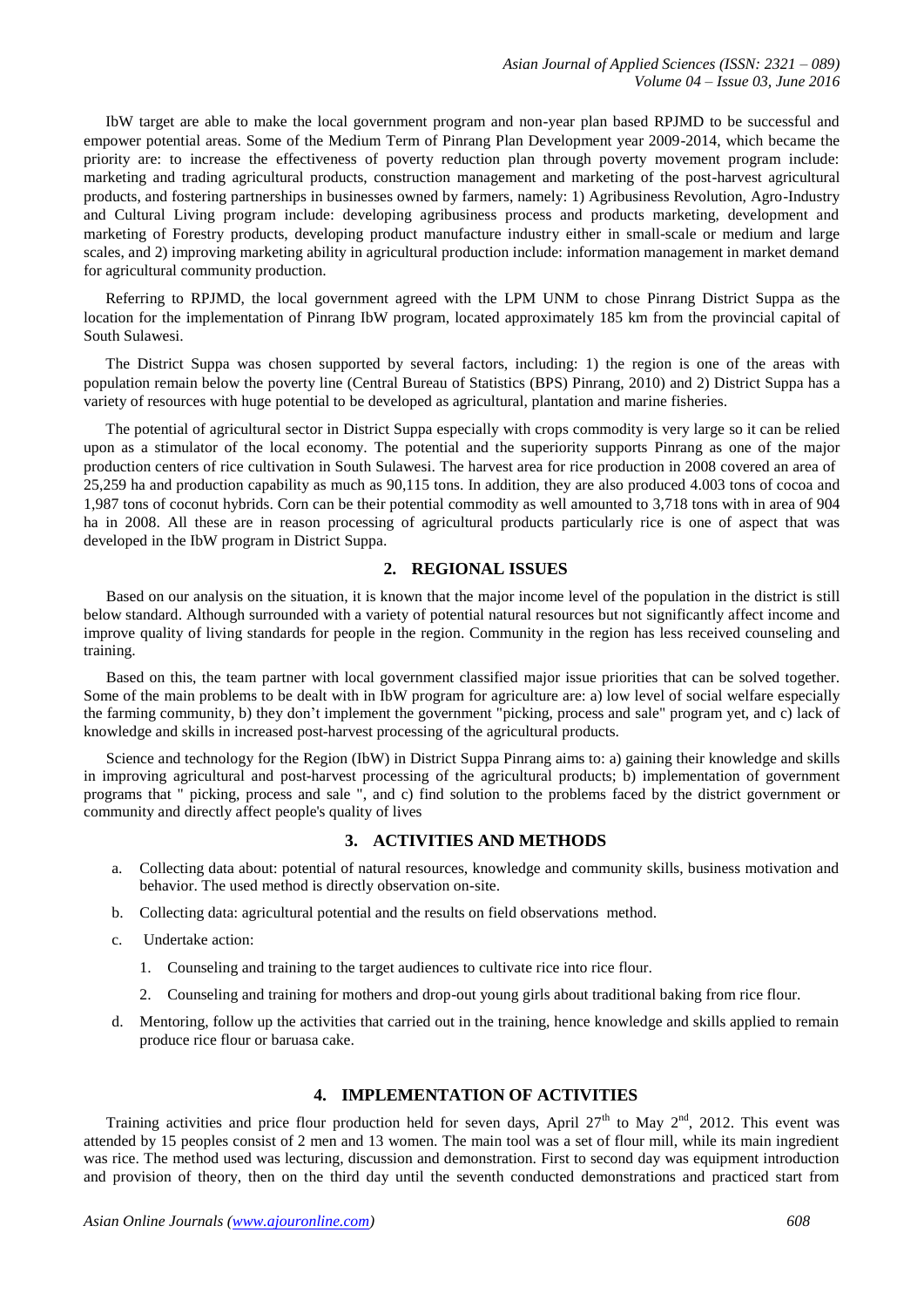prepare the rice and the machine, then followed by milling the rice. After that, drying the flour until it reaches about 14% moisture to have a durable and good quality product. Lastly, the dried rice flour was packaged and ready to sale.

To compensate for production of flour that much, then on the  $7<sup>th</sup>$  until May 11, 2012 continued by training and mentoring for produce traditional cake using rice flour as a basic ingredients named "baruasa". This type of cake is rarely found in the community nowadays, and pretty much tasty such like cakes in supermarket or mall.

The main tool used are a gas oven and stove, while its main ingredients are rice flour, granulated sugar, brown sugar, and eggs. The products are baruasa cake white sugar flavor and brown sugar flavor with fine packaged. The next step is assistance to maintain the continuity of the program thus they still produce it from time to time.

### **5. OUTPUT**

Outcomes in terms of the management aspects:

- 1. Increasing knowledge, abilities, skills, and behavior in the process of agricultural resources.
- 2. Create community which able to manage agricultural resources productively in a purpose to increase household incomes and revenues through mentoring and training activities as an IbW program implementation.

Outcomes of the aspects of the product are:

- 1. Rice flour, and
- 2. "Baruasa" Traditional cake (Figure 1)



**Figure 1:** Produc rice flour and "Baruasa" Traditional cake

## **6. CONCLUTIONS**

This activity is mandated by the Directorate General of Higher Education, Indonesia, to the executor of activities (lecturer Makassar State University). Implementation of activities is based on the potential fields supported by technology from universities. Therefore, the chances of this activity must be enormous because of the potential of natural resources, especially in Sub Suppa is abundant. In addition, population growth leads to high enough human resources or manpower that much. Furthermore, the products produced in the form of typical foods that taste bad to have broad market opportunities both locally, nationally and even be exported. However, the challenges faced is the low quality of labor, or not trained, relaxed cultural community, and the technology is still lacking. Therefore, the sustainability of activities require attention from both private and government, especially local government

# **7. ACKNOWLEDGEMENT**

Implementing the IBW in District Suppa is inseparable from the cooperation from various parties. Huge thanks to God "Alhamdulillah" also big thanks to the current executive DP2M DIKTI Pinrang and the Local Government, for all their fantastic help given in these activities thus can be accomplished. In addition, we do not forget to thank the executive LPM UNM dan LPM UMPAR and to everybody who have given moral support in the form of guidance and motivation to the team hence these program run smoothly. Also we are really